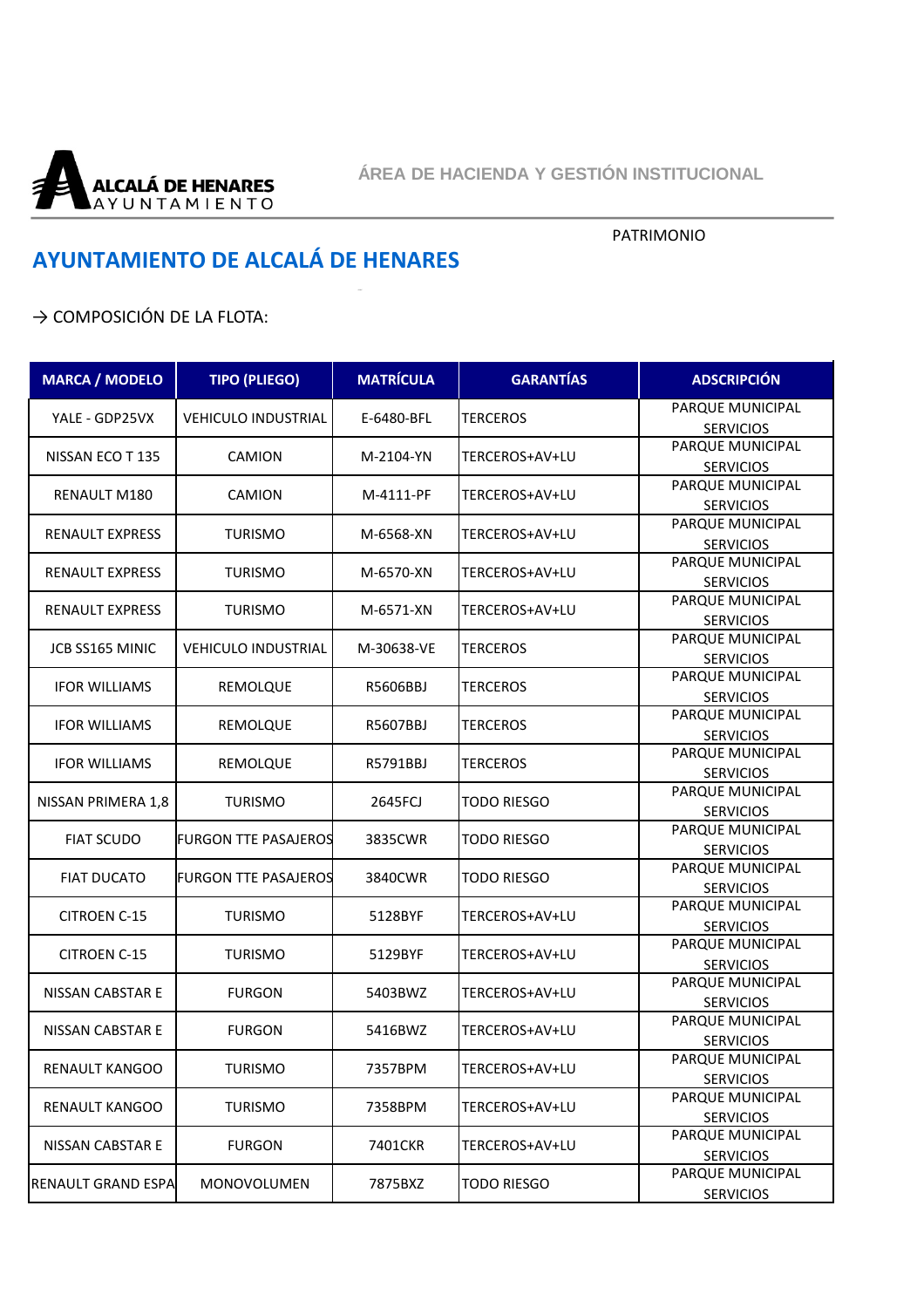| <b>MARCA / MODELO</b>  | <b>TIPO (PLIEGO)</b>        | <b>MATRÍCULA</b> | <b>GARANTÍAS</b>   | <b>ADSCRIPCIÓN</b>                   |
|------------------------|-----------------------------|------------------|--------------------|--------------------------------------|
| VOLVO S60              | <b>TURISMO</b>              | 8510DTJ          | <b>TODO RIESGO</b> | PARQUE MUNICIPAL<br><b>SERVICIOS</b> |
| <b>FIAT DUCATO</b>     | <b>FURGON TTE PASAJEROS</b> | 8964DKY          | TODO RIESGO        | PARQUE MUNICIPAL<br><b>SERVICIOS</b> |
| <b>RENAULT TRAFIC</b>  | <b>FURGON</b>               | 9044DCB          | TERCEROS+AV+LU     | PARQUE MUNICIPAL<br><b>SERVICIOS</b> |
| <b>FIAT DUCATO</b>     | <b>FURGON</b>               | 9394DTJ          | TODO RIESGO        | PARQUE MUNICIPAL<br><b>SERVICIOS</b> |
| <b>IVECO</b>           | <b>CAMION</b>               | 9828CHK          | TERCEROS+AV+LU     | PARQUE MUNICIPAL<br><b>SERVICIOS</b> |
| CASE                   | VEHICULO INDUSTRIAL         | E-2099-BBX       | <b>TERCEROS</b>    | PARQUE MUNICIPAL<br><b>SERVICIOS</b> |
| <b>DACIA</b>           | <b>TURISMO</b>              | 0562HRM          | TERCEROS+AV+LU     | PARQUE MUNICIPAL<br><b>SERVICIOS</b> |
| <b>DACIA</b>           | <b>TURISMO</b>              | 9030HRN          | TERCEROS+AV+LU     | PARQUE MUNICIPAL<br><b>SERVICIOS</b> |
| NISSAN CABSTAR         | <b>FURGON</b>               | 3411-FGR         | TERCEROS+AV+LU     | PARQUE MUNICIPAL<br><b>SERVICIOS</b> |
| <b>VEHICULO DUMPER</b> | VEHICULO INDUSTRIAL         | E1149 BGG        | <b>TERCEROS</b>    | PARQUE MUNICIPAL<br><b>SERVICIOS</b> |
| <b>DACIA</b>           | <b>MONOVOLUMEN</b>          | 4091-HXP         | TERCEROS+AV+LU     | PARQUE MUNICIPAL<br><b>SERVICIOS</b> |
| <b>DACIA</b>           | <b>TURISMO</b>              | 4096-HXP         | TERCEROS+AV+LU     | PARQUE MUNICIPAL<br><b>SERVICIOS</b> |
| <b>DACIA</b>           | <b>TURISMO</b>              | 4165-HXP         | TERCEROS+AV+LU     | PARQUE MUNICIPAL                     |
| <b>DACIA</b>           | <b>TURISMO</b>              | 4169-HXP         | TERCEROS+AV+LU     | <b>SERVICIOS</b><br>PARQUE MUNICIPAL |
| <b>DACIA</b>           | <b>TODO TERRENO</b>         | 6352-HXY         | TERCEROS+AV+LU     | <b>SERVICIOS</b><br>PARQUE MUNICIPAL |
| <b>DACIA</b>           | <b>TURISMO</b>              | 6353-HXY         | TERCEROS+AV+LU     | <b>SERVICIOS</b><br>PARQUE MUNICIPAL |
| <b>DACIA</b>           | <b>TURISMO</b>              | 6354-HXY         | TERCEROS+AV+LU     | <b>SERVICIOS</b><br>PARQUE MUNICIPAL |
| <b>DACIA</b>           | <b>TURISMO</b>              | 6356-HXY         | TERCEROS+AV+LU     | <b>SERVICIOS</b><br>PARQUE MUNICIPAL |
| <b>DACIA</b>           | <b>TURISMO</b>              | 6357-HXY         | TERCEROS+AV+LU     | <b>SERVICIOS</b><br>PARQUE MUNICIPAL |
| <b>DACIA</b>           | <b>TURISMO</b>              | 6358-HXY         | TERCEROS+AV+LU     | <b>SERVICIOS</b><br>PARQUE MUNICIPAL |
| <b>DACIA</b>           | <b>TURISMO</b>              | 6359-HXY         | TERCEROS+AV+LU     | <b>SERVICIOS</b><br>PARQUE MUNICIPAL |
| <b>DACIA</b>           | <b>TURISMO</b>              | 6360-HXY         | TERCEROS+AV+LU     | <b>SERVICIOS</b><br>PARQUE MUNICIPAL |
| <b>DACIA</b>           | <b>TURISMO</b>              | 6361-HXY         | TERCEROS+AV+LU     | <b>SERVICIOS</b><br>PARQUE MUNICIPAL |
| <b>DACIA</b>           | <b>TURISMO</b>              | 6362-HXY         | TERCEROS+AV+LU     | <b>SERVICIOS</b><br>PARQUE MUNICIPAL |
| <b>DACIA</b>           | <b>TURISMO</b>              | 6363-HXY         | TERCEROS+AV+LU     | <b>SERVICIOS</b><br>PARQUE MUNICIPAL |
| <b>DACIA</b>           | <b>TURISMO</b>              | 6364-HXY         | TERCEROS+AV+LU     | <b>SERVICIOS</b><br>PARQUE MUNICIPAL |
|                        |                             |                  |                    | <b>SERVICIOS</b><br>PARQUE MUNICIPAL |
| <b>DACIA</b>           | <b>TURISMO</b>              | 6366-HXY         | TERCEROS+AV+LU     | <b>SERVICIOS</b><br>PARQUE MUNICIPAL |
| <b>DACIA</b>           | <b>TURISMO</b>              | 6367-HXY         | TERCEROS+AV+LU     | <b>SERVICIOS</b>                     |